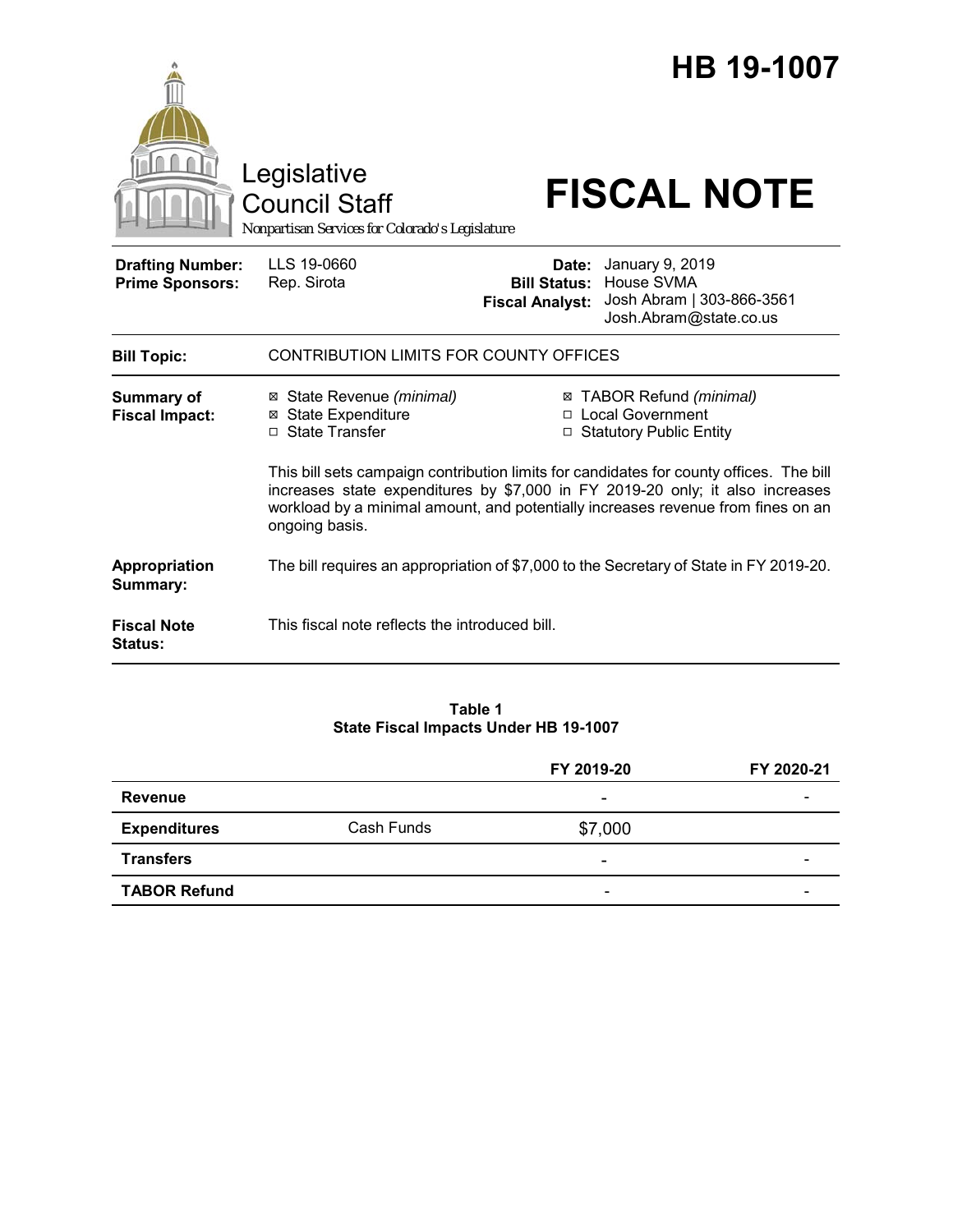January 9, 2019

# **Summary**

This bill establishes contribution limits and disclosure requirements for candidates for county offices. The maximum contribution that a candidate or candidate committee for a county office can accept for either the primary or general election are as follows:

- \$1,250 from any person;
- \$12,500 from a small donor committee; and
- \$22,125 from a political party.

These contribution limits must be adjusted for inflation every four years by the Department of State.

### **Background**

County offices include county commissioner, county clerk and recorder, sheriff, coroner, treasurer, assessor, and surveyor. Disclosures by candidates for county offices are filed with the Department of State.

#### **State Revenue**

Beginning in FY 2019-20, this bill potentially increases fine revenue to the Department of State Cash Fund from county office campaigns that fail to correctly file campaign finance disclosures, or for other violations of contribution limits and disclosure requirements. This analysis assumes a high level of compliance and a low collection rate for any fines imposed, so any revenue is expected to be minimal. Fine revenue to the Department of State is subject to the TABOR constitutional revenue limit.

#### **State Expenditures**

For FY 2019-20 only, this bill increases Department of State Cash Fund expenditures by \$7,000. These funds are needed for programming changes to the online campaign finance system, TRACER, which permits candidate disclosures and contribution auditing. This work is performed by a vendor under contract with the department.

Violations of campaign contribution limits or disclosure requirements can result in complaints being filed with the Department of State, and cases being referred to administrative law judges (ALJs) in the Department of Personnel and Administration. This analysis assumes that any increase in complaints and ALJ referrals will be minimal and can be handled within existing appropriations.

**TABOR refunds.** The bill may increase state General Fund obligations for TABOR refunds by a minimal amount in FY 2019-20. Under current law, and based on the Legislative Council staff December 2018 forecast, the bill may correspondingly increase the amount refunded to taxpayers via sales tax refunds on income tax returns for tax year 2020. The state is not expected to collect a TABOR surplus in FY 2020-21.